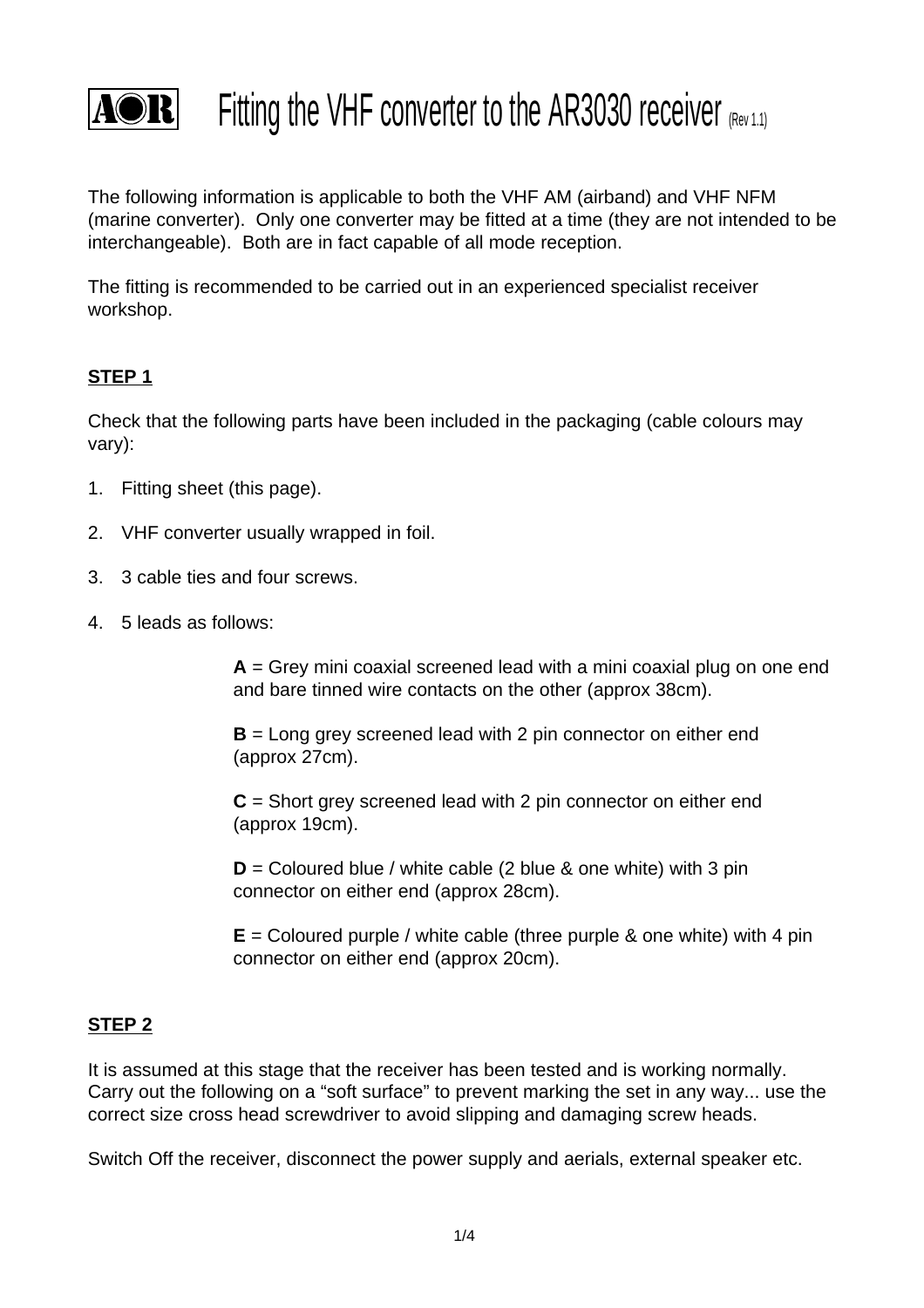Remove the top case. There are FOUR COUNTERSUNK screws on the top and FOUR CHEESE-HEAD screws on the side (two either side).

Remove the bottom case. There are FOUR COUNTERSUNK screws on the top and FOUR CHEESE-HEAD screws on the side (two either side). Disconnect the two pin speaker lead/connector from the bottom I.F. PCB (located adjacent to the external speaker socket).

## **STEP 3**

Remove the foil from the VHF converter making sure none remains which could cause a short circuit.

Fit the VHF converter into the internal vacant position in the top right of the receiver next to the RF & VCO PCBs. Refer to the diagram to ensure the correct orientation... **the coaxial connection J1 is in the top right corner.**

The VHF converter PCB has six connectors J1, 2, 3, 4, 5 & 6 (refer to the diagram).



#### **EXISTING LEAD**

A 4 pin connector (3 blue wires and one white) already exists inside the receiver, usually taped to the right hand side of the chassis (or held with a cable tie) near to the VHF converter position. This lead is terminated on the CPU PCB. Connect this 4 pin lead to J6 of the VHF converter.

#### **LEAD D**

Connect lead "D" (3 wire blue/white) between the vacant 3 pin connector of the RF PCB (see diagram) and J2 of the VHF converter.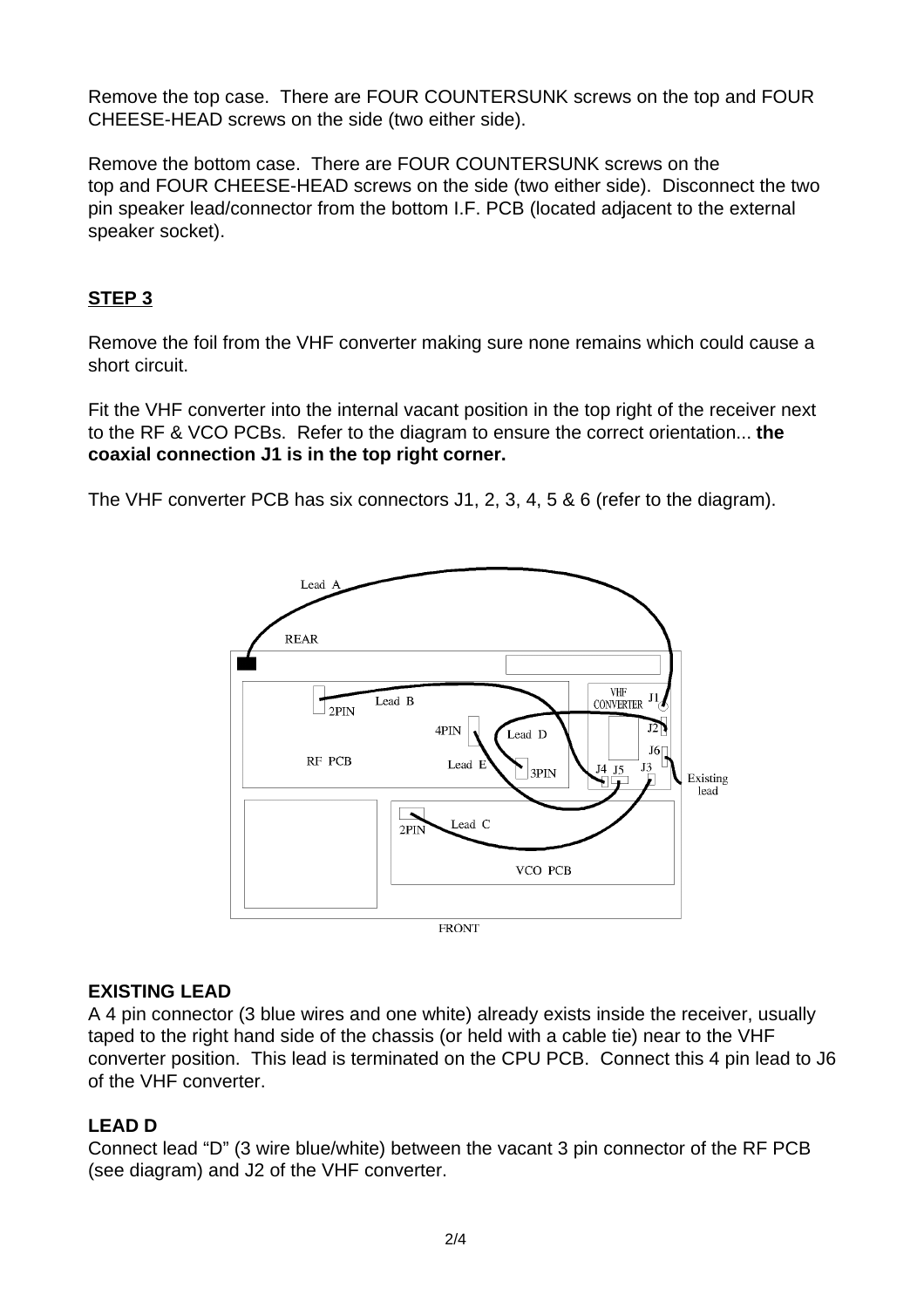## **LEAD C**

Connect lead "C" (short grey screened lead) between the vacant 2 pin connector of the VCO PCB (see diagram) and J3 of the VHF converter.

## **LEAD E**

Connect lead "E" (4 wire purple/white) between the vacant 4 pin connector of the RF PCB (see diagram) and J5 of the VHF converter.

### **LEAD B**

Connect lead "B" (Long grey screened lead with 2 pin connectors) between the vacant 2 pin connector of the RF PCB (see diagram) and J4 of the VHF converter.

#### **LEAD A**

Connect lead "A" (coaxial cable with one end un-terminated) using the miniature coaxial connection to J1 of the VHF converter. Feed the un-terminated end through the rear left hand corner of the chassis into the bottom cabinet.

Turn the set upside down and solder the coaxial cable to the currently unused VHF BNC connector. The centre connector being soldered to the centre pin and the outer braid to the earth of the BNC connector... there is no earth tag so solder to the BNC thread directly (A VERY HOT SOLDERING IRON IS REQUIRED - BUT DON'T MELT THE COAX!).

#### **Cable ties**

Return the set to the right-way-up.

Cable tie together lead "A", "B" & "D" just above the VHF converter toward the rear of the cabinet. Keep lead "C" as far away from the other leads as possible running it high above the PCBs.

Use a second cable tie about 10cm to the left, again strapping leads "A", "B" & "D" together.

The third cable tie is used to secure lead "C" high away from the input / output leads leading to J4, J5 & J1.

#### **STEP 3A (MARINE converter only)**

The MARINE converter requires an additional supply feed which is taken from the RF PCB PIN 1 of J5 (refer to diagram 2). The MARINE converter has an additional flying lead connected to the PCB.

For neatness carefully pull J5 of the RF PCB out of the socket and remove the wire feeding PIN 1 (usually white), it is held with a barb so lift the plastic retainer using a very small screwdriver or pin. Neatly solder the flying lead from the converter to the wire of Pin 1 and re-insert the connector into the plug.



**FRONT**